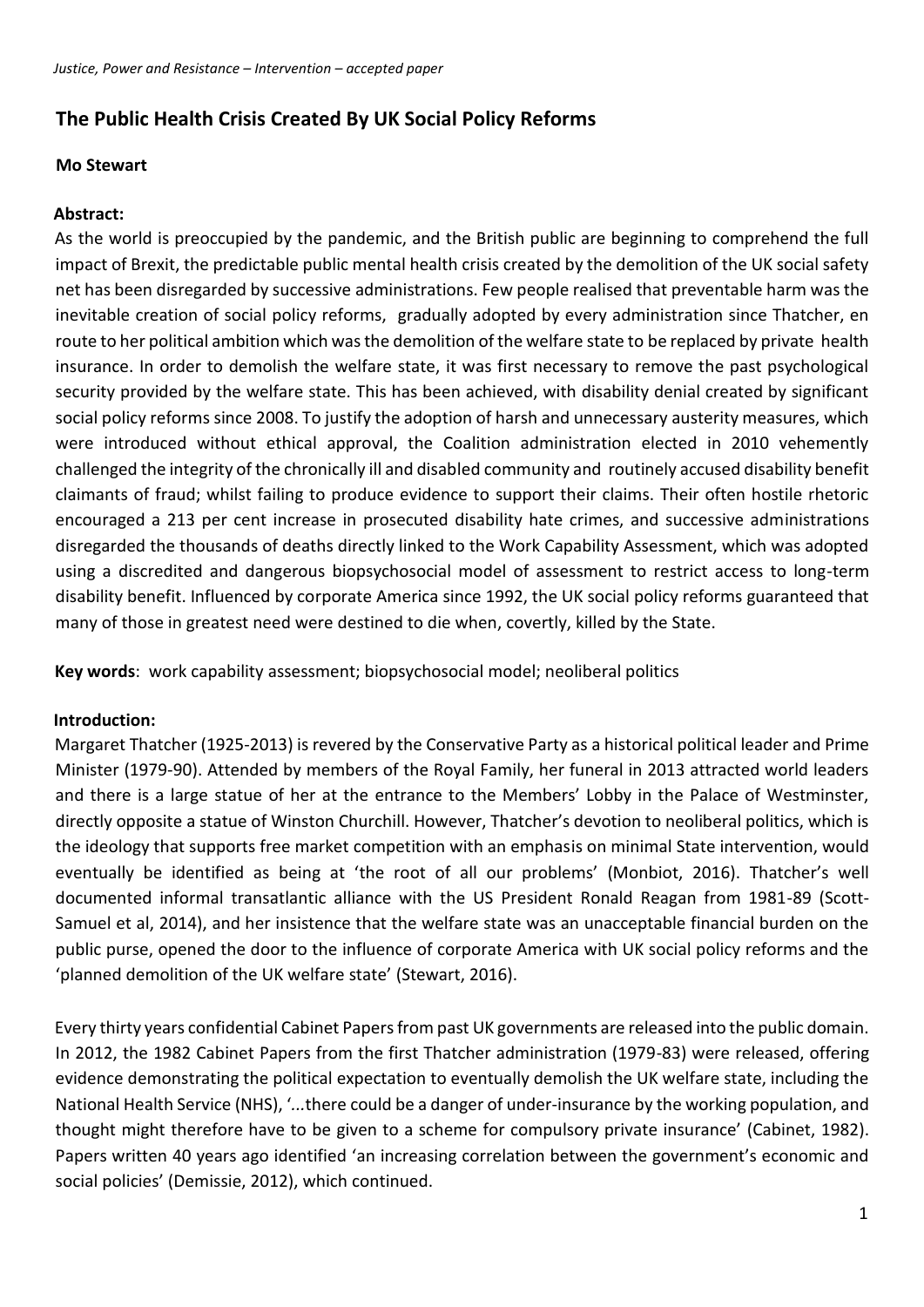Thatcher's social policy right-leaning neoliberal legacy was continued by every successive administration. This included introducing American corporate influence for the development of UK social policy reforms by the Major administration (1990-97) (Stewart, 2018); the adoption of American social and labour market policies by the Blair administration (1997-07) (Daguerre 2004; Daguerre and Taylor-Gooby, 2004); the adoption of the Work Capability Assessment in 2008 to limit access to the new Employment and Support Allowance (ESA) disability benefit by the Brown administration (2007-10) (Gentleman, 2011); and the increased use of sanctions, which removed all income to successfully intimidate disability benefit claimants, and to starve some of them to death (Pring, 2020), by the Cameron-Clegg coalition administration (2010-15).

The influence of corporate America with UK social policy reforms was introduced in 1992, when the John Major Conservative administration invited UnumProvident Insurance to consult regarding how to limit access to welfare funding (Stewart, 2016; 2018). By 1994, the UnumProvident Vice-President John LoCascio was appointed as the UK official government adviser for future welfare claims management. Shortly afterwards, the 1994 Social Security (Incapacity for Work) Act introduced the new Incapacity Benefit (IB), which created 'the most radical piece of social security legislation since the Social Security Act 1986' (Wikeley, 1995).

Initially adopted by UnumProvident Insurance in America to limit funding genuine health insurance claims (Langbein, 2007), and aided by the government's chief medical adviser Mansel Aylward, John LoCascio advised the Major administration how to create the non-medical biopsychosocial (BPS) functional assessment in the UK; as adopted by the Department for Work and Pensions (DWP) to remove the opinion of General Practitioners (GP) for claimants of long-term disability benefit. Their research paper (Aylward-LoCascio, 1995) supported testimony from the American health insurance industry, and argued that family doctors should not be expected to determine a patient's incapacity. Hence, the past authority and clinical opinion of GPs in support of their patients claiming long-term disability benefit would be curtailed by future social policy legislation, co-designed by corporate America (Stewart, 2016; 2018).

#### **The creation of preventable harm:**

By definition, 'preventable harm' is identified as meaning 'the presence of an identifiable, modifiable cause of harm*'* (Nabhan et al, 2012). The abandonment of the clinical opinion of GPs was achieved when Incapacity Benefit (IB) replaced Invalidity Benefit as the long-term out-of-work disability benefit (Wikeley, 1995). The 'All Work Test' was introduced in 1995 for the assessment of IB claimants to restrict access to the new disability benefit, which was identified as highlighting the division between the 'deserving' and the 'undeserving' poor (Wikeley, 1995). This 'All Work Test' adopted the Aylward-LoCascio (1995) BPS 'nonmedical functional assessment*'* (Stewart, 2018; 2019), which followed the design of the BPS assessment model adopted by UnumProvident Insurance in America (Langbein, 2007; Rutherford, 2007).

Whilst the adoption of the 'All Work Test' restricted disability benefit claimants, there was a growing number who had a mental health problem and, by 2005, a total of 39 per cent of IB claimants had a mental health problem; which was just under one million people (Rutherford, 2007). Since that time, every administration since Blair's has insisted that there is a need to reduce disability benefit claimant numbers by one million (Groves, 2015); suggesting that mental health problems are not considered a priority for financial support by the State. In order to further reduce disability benefit claimant numbers a more stringent assessment model was needed.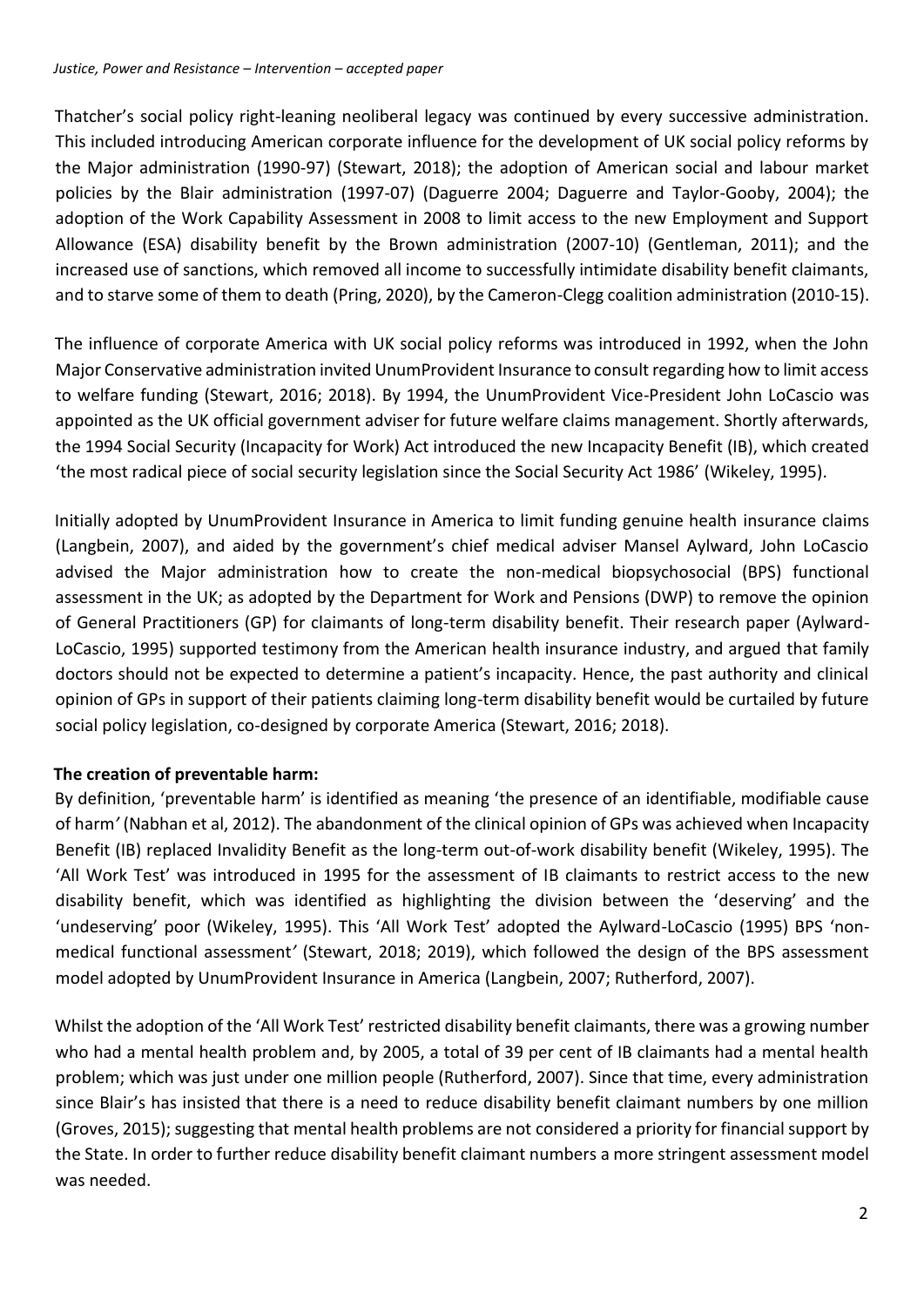The Blair administration commissioned the former DWP Chief Medical Officer, Professor Mansel Aylward, to conduct research to help reach this political ambition. Together with former orthopaedic surgeon Gordon Waddell, Aylward produced the 2005 commissioned monograph (Waddell-Aylward, 2005) when Director of the UnumProvident Centre for Psychosocial and Disability Research, at Cardiff University, and funded with £1.6million by the American insurance corporate sponsors (Cover, 2004), emphasising the link between corporate America with future UK social policy designs. This influential commissioned research (Waddell-Aylward, 2005) recommended the adoption of the BPS non-medical functional assessment to reduce IB claimant numbers by one million (p12); the reduction of the value of IB to the equivalent of the income for unemployment benefit (p99); and the use of financial sanctions which removes all benefit income for noncompliance by claimants (pp165-167); which guaranteed that some disabled claimants would starve to death when 'killed by the State' (Elward, 2016, p30; Stewart, 2019; Pring, 2020).

At UnumProvident we have a non-medical, enabling model of rehabilitation and we are working with our partners at the UnumProvident Centre for Psychosocial and Disability Research at Cardiff University to better understand what makes people at risk of long-term or chronic illness. [Evidence provided for the Work and Pensions Select Committee, 2006] (Stewart, 2019).

Continuing with Margaret Thatcher's social policy legacy, the ambition of the Blair Labour administration was to make access to disability benefit as difficult as possible by adopting American neoliberal social and labour market policies (Daguerre, 2004); which was achieved as all the Waddell-Aylward (2005) recommendations were eventually adopted by future social policy reforms. What is not commonly known is that, historically, UnumProvident Insurance have a disturbing reputation in the US for failing to fund or to intentionally delay payment of genuine health insurance claims (Langbein, 2007) and, in 2008, the American Association for Justice identified the company as being the second worst insurance company in the United States (US) (AAJ, 2008). This is the same American corporate giant that influenced UK social policy reforms since 1992 (Aylward - LoCascio, 1995; Waddell- Aylward, 2005; 2010; Stewart, 2020).

Adopted by the DWP in October 2008 to restrict access to the new ESA disability benefit, which replaced IB, the Work Capability Assessment (WCA) was introduced by the Brown Labour administration (2007-10) using the more stringent Waddell-Aylward BPS model of assessment (Waddell-Aylward 2005; 2010), and adopting sanctions to successfully coerce ESA benefit claimants. The commissioned research used as justification for the adoption of the WCA was initially challenged by Dr Alison Ravetz, who warned that the Waddell-Aylward (2005) monograph was 'largely self-referential – that is, it appeals for validation to itself and is framed within the same political and policy agenda' (Ravetz, 2006 p6). Subsequently, very detailed evidence provided by Professor Tom Shakespeare and colleagues (Shakespeare et al*.*, 2016) challenged the integrity of the Waddell-Aylward (2010) research and identified their BPS model of assessment, as adopted for the WCA, as being fatally flawed in what was a damning critique by academic experts:

Here we explore the elisions and exaggerations that we believe render the Waddell-Aylward BPS approach conceptually and empirically invalid... We outline the chief features of the Waddell-Aylward BPS and argue that... there is no coherent theory or evidence behind this model. We have carefully reviewed claims in Waddell and Aylward's publications; compared these with accepted scientific literature; and checked their original sources, revealing a cavalier approach to scientific evidence...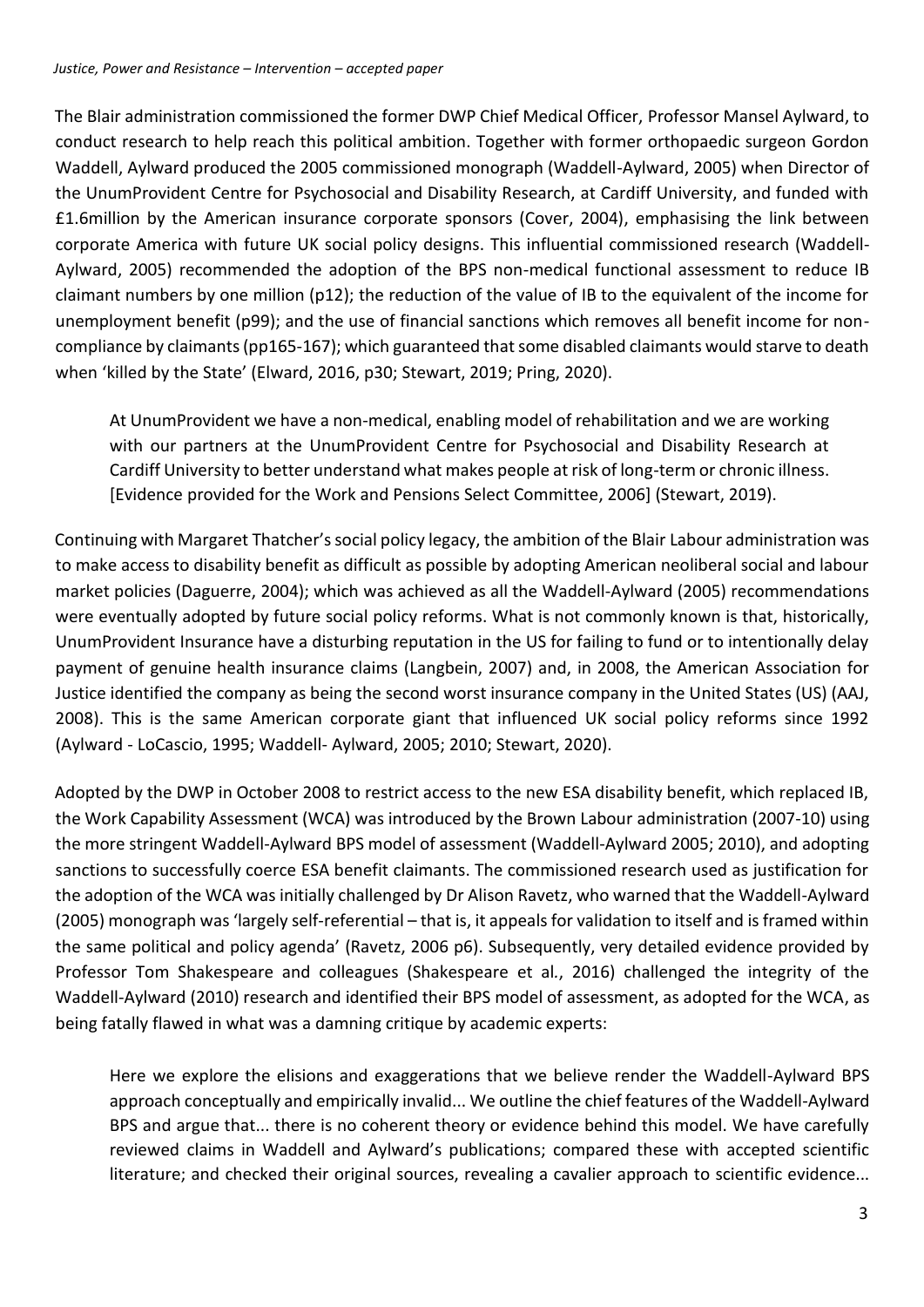The WCA was designed to provide a functional assessment, based on the premise that eligibility for ESA should not be determined by the description of a person's disability or health condition but rather by how their ability to function is affected... They have also been used to drive changes in media representation of disabled people, promoting the myth that large numbers of claimants are fraudulent... Society must accept that work is not always appropriate or possible, and that for many disabled people humane and supportive alternatives are needed. These must not stigmatise those who are so supported, nor should non-working disabled people have to suffer poverty and social exclusion. In conclusion, the relationship of the advocates of the Waddell-Aylward BPS to the UK government's 'welfare reform' does not represent evidence-based policy. Rather, it offers a chilling example of policy-based evidence (Shakespeare et al, 2016).

Hence, the introduction of the WCA in 2008 by the Labour administration, using the flawed Waddell-Aylward BPS model of assessment (Ravetz, 2006; Shakespeare et al., 2016), guaranteed that chronically ill and disabled ESA benefit claimants were destined to suffer given that the WCA is the adoption of the discredited Waddell-Aylward (2005, 2010) BPS 'non-medical functional assessment' (Stewart, 2016; 2018; 2019); as all clinical opinion is disregarded by the WCA, and disregarding diagnosis and prognosis was guaranteed to create death, despair and preventable harm for many of those in greatest need (Stewart, 2020). Thousands of chronically ill and disabled ESA benefit claimants were destined to die, with their deaths linked to the WCA process after having been declared 'fit for work' by the flawed assessment (Butler, 2015; BBC News, 2015; DWP, 2015), which meant that, on average, 'nearly 90 people per month were dying after being declared fit for work' following a WCA (Butler, 2015). Consequently, the DWP refused to publish future death totals of claimants found 'fit for work' following a WCA, so the total number of deaths since February 2014 is unknown.

| WCA outcome at most<br>recent ESA assessment<br>Dec 2011 - Feb 2014 | <b>Number of claimants</b><br>leaving ESA with a<br>recorded date of death |
|---------------------------------------------------------------------|----------------------------------------------------------------------------|
| Fit for work                                                        | 2,380                                                                      |
| Work-related activity group                                         | 7,200                                                                      |
| Assessment phase                                                    | 7,540                                                                      |
| Support group                                                       | 32,530                                                                     |
| Unknown                                                             | 930                                                                        |
| ΤΟΤΑL                                                               | 50,580                                                                     |

DWP Mortality Statistics: ESA claimants, published August 2015

Table 1: DWP Mortality Statistics, ESA claimants: Dec 2011 - Feb 2014

The Coalition increased public anxiety by insisting that all IB claimants, including those with a lifetime award due to a permanent profound illness, were to be reassessed. Suicide attempts of ESA claimants spiralled, with a previously unpublished 2014 NHS report identifying that almost 50 per cent of ESA benefit claimants had attempted suicide at some point (Pring, 2017). Subsequently, Coroners' warning letters identifying the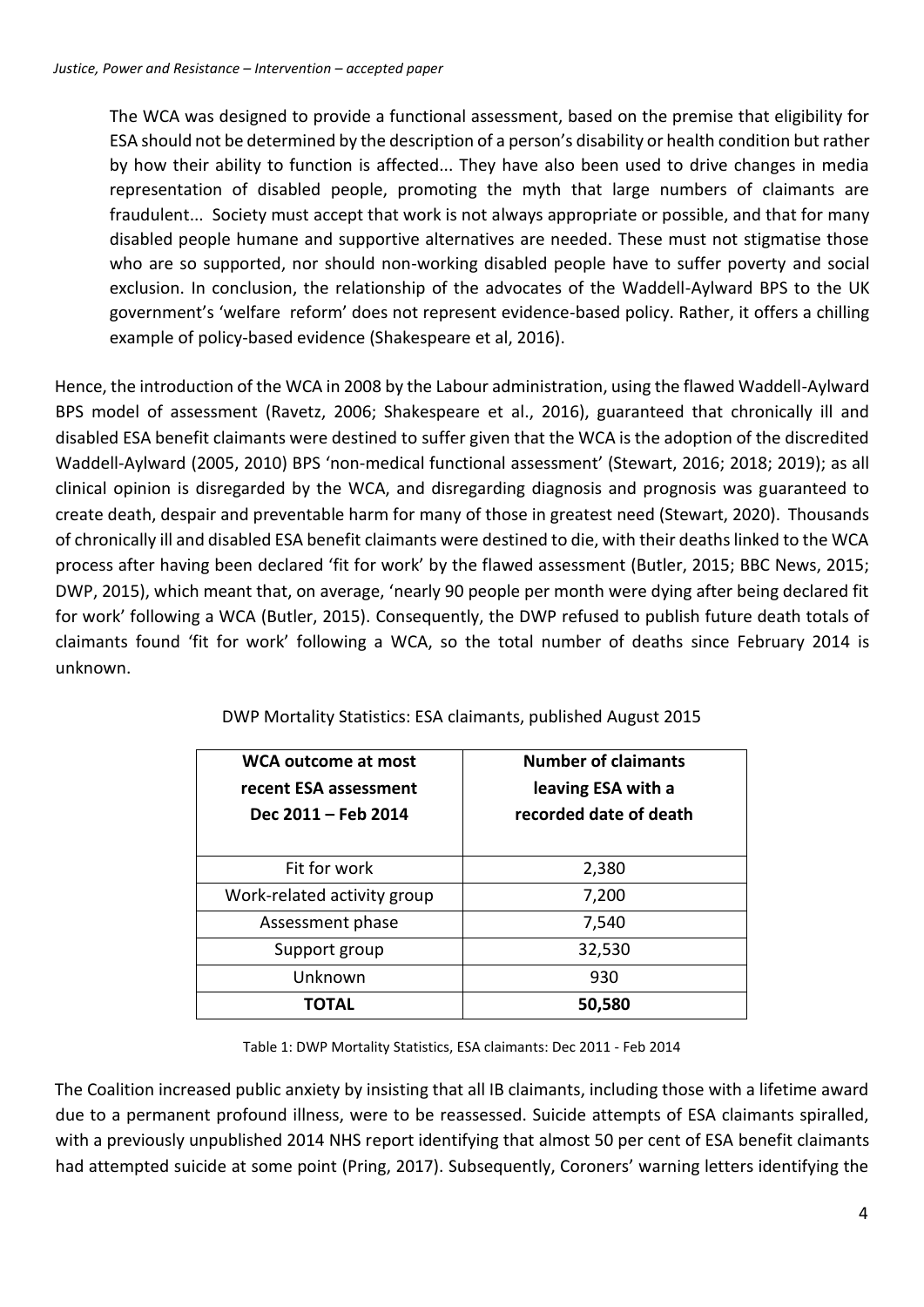flaws in the DWP assessment process linked to deaths of claimants, often by suicide, were disregarded by the DWP (Pring, 2020b; 2015). The DWP also failed to alert the occupational medicine consultants, initially appointed to review the WCA, of the increasing numbers of deaths linked to the assessment (Pring, 2019); and they have been 'very lack-lustre' in their adoption of the recommendations identified to improve the claimant experience of the WCA (WPSC, 2021). This was the creation of 'State crime by proxy' (Stewart, 2018).

#### **The adoption of the politics of fear:**

The Coalition government were elected in May 2010 with claims of the need to reduce the budget deficit and, by June 2010, the multi-millionaire Chancellor George Osborne MP announced the intention to introduce austerity measures, which would reduce the claimed excessive welfare spending by the previous Labour administration. This claim that the Labour administration had spent excessively on social security funding worked well, was adopted by the right-leaning national press to encourage the public to accept the need for austerity measures, and justified what was to become a catastrophic political attack on the welfare state; with those in greatest need about to suffer more than any other group (Duffy, 2014). Eventually, the Institute for Fiscal Studies (Banks et al., 2015) identified that the expenditure on welfare was at its peak in the UK in 1995- 96, during the Major Conservative administration. So, the justification for the adoption of austerity measures was unfounded and was used to successfully mislead the British public, and the UK parliament, to accept the adoption of severe austerity measures. This was the continuation of the political ambition to remove the past psychological security of the welfare state to make it easier to eventually remove, and replace with private health insurance; which is the long held political ambition that enjoys bipartisan support (Stewart, 2016).

Few people realised that the formation of a UK Coalition government following the 2010 general election would introduce social policy reforms which were destined to create a public health crisis (Garthwaite, 2011; 2014; Doherty & Gaughran, 2014; Hale, 2014; McKee *et al*, 2012; Patrick, 2012; Barr *et al.,* 2016; Mehta *et al.,* 2018; Cummins, 2018; Dwyer, 2018; Dwyer *et al.,* 2019; Boardman, 2020). The joining of the historically lenient Liberal Democrats with the often severe Conservatives, to form the Coalition, gave rise to hope that social policy extremes would be restricted. However, the Coalition adopted the 'politics of fear' (Stewart, 2020) to successfully remove the past psychological security provided by the welfare state.

Initially recommended in 1982 Cabinet Papers (Cabinet, 1982), the adoption of the 'politics of fear' was guaranteed by the election of the Coalition government. Committed to a significant reduction in social security spending, adopting austerity measures together with social policy reforms was destined to cause significant objections, so the new administration gave the public someone else to blame. Appointed as the Secretary of State for Work and Pensions for the Coalition in 2010, Iain Duncan Smith MP excelled in his new found authority, as he demonised claimants of disability benefits with his many false claims without any apparent redress (Garthwaite, 2011). Duncan Smith's toxic rhetoric used to describe disability benefit claimants was routinely reproduced by the tabloid press (Little, 2011) and, over time, coincided with a 213 per cent increase in prosecuted disability hate crimes, including murder (Wheeler, 2015), which is ongoing (Reilly, 2021). Duncan Smith's ambition to change the culture of welfare expectation in the UK has been achieved (IDS, 2012), and the disabled community are paying a very heavy price for this social re- engineering as there is evidence that the 'benefit scrounger rhetoric' is causing hate crime (Pring, 2015b).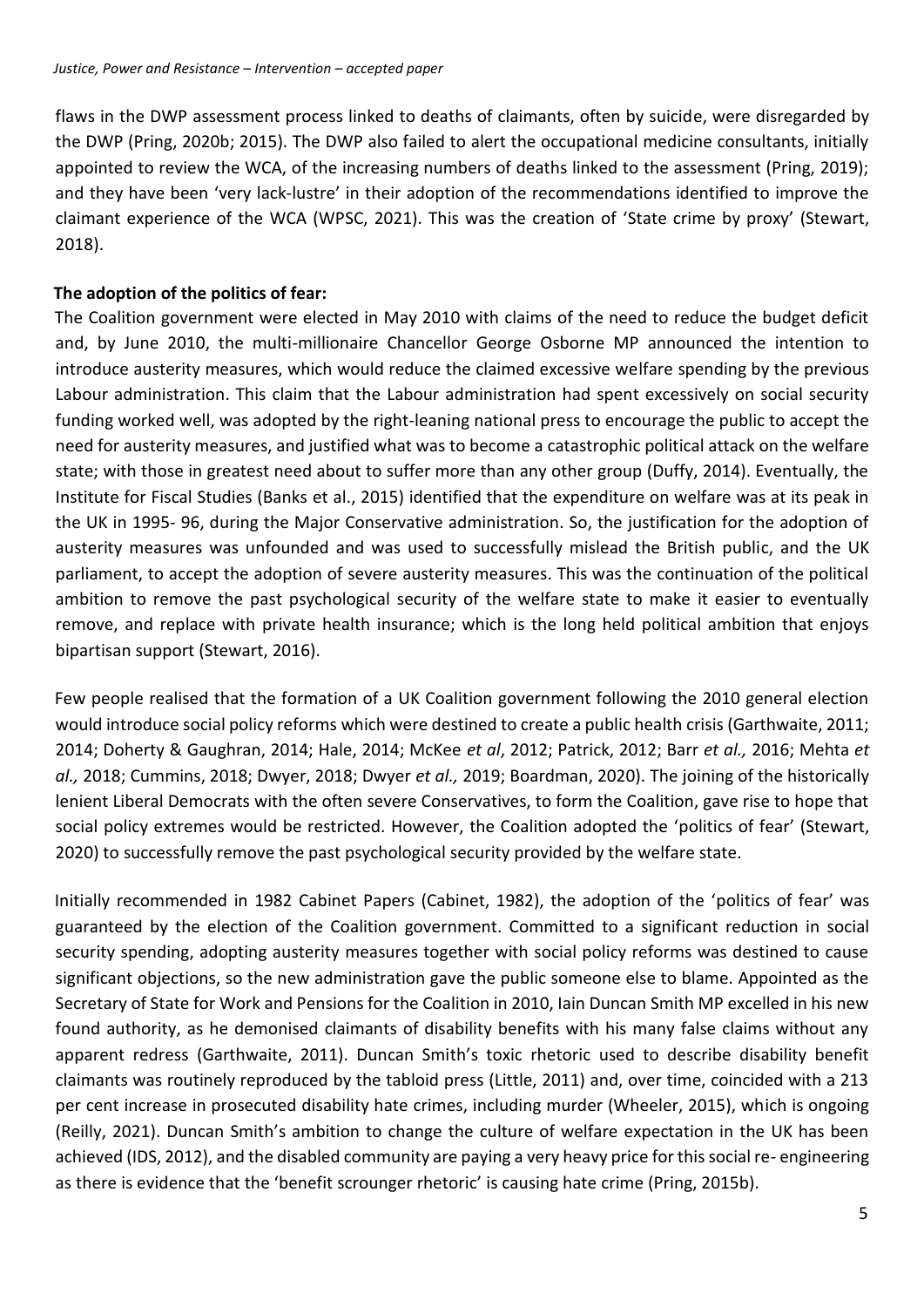A pattern of violence seems to be a common thread in disability hate crimes. 44 per cent of hate crimes towards disabled people in England and Wales were categorised as violent (i.e. involving assault or possession of weapons), an increase in 4.4 per cent compared with the previous 12 months. Despite this alarming statistic, hate crime against disabled people does not seem to be treated as seriously as for other forms of hate crime (Reilly, 2021).

Duncan Smith successfully claimed that fraud was a significant problem for the growing welfare budget (Garthwaite, 2011), which negatively impacted on what had been the past public support for the disabled community. In reality, when Duncan Smith was creating a moral panic by claiming that there were excesses of fraud by benefit claimants, the DWP's published figures were stating the opposite. In fact, the *'*fraud rate for sickness benefits is just 0.5 per cent, meaning that 99.5 per cent of claimants are not fraudulent' (Garthwaite, 2014). His hostile claims about benefit claimants informed public opinion to the detriment of the chronically ill and disabled community (Garthwaite, 2011; Brient et al., 2013; Barr et al.,2016), as reproduced by tabloid press banner headlines.



Image 1: Daily Express banner headlines January – April 2011, courtesy of Mirrorpix

Those in greatest need now live in fear of receiving a brown envelope, which identifies communication from the DWP demanding attendance at another assessment. Garthwaite (2011) observed:

Whilst government policy has increasingly distinguished between 'deserving' and 'undeserving' in relation to sick and disabled people, it is not only policy that makes that distinction. In recent years, the media have taken a more vitriolic stance towards sick and disabled people, often branding them in deeply offensive terms such as 'scum', 'feckless', and 'work-shy'*...* (Garthwaite*,* 2011)*.*

Her research into the negative impact of social policy reforms continued, and Garthwaite (2014) identified the increasing fear created by the DWP when contacting claimants of disability benefit.

The majority of narratives revealed a huge amount of fear and trepidation over ongoing welfare reform. Participants spoke about worrying about the assessment on a daily basis, accompanied by a deep mistrust of the entire system... Some respondents specifically mentioned their fear over receiving an official-looking brown envelope through the letterbox – a possible indicator of a communication from the DWP... Such a language of scroungers and benefit cheats is creating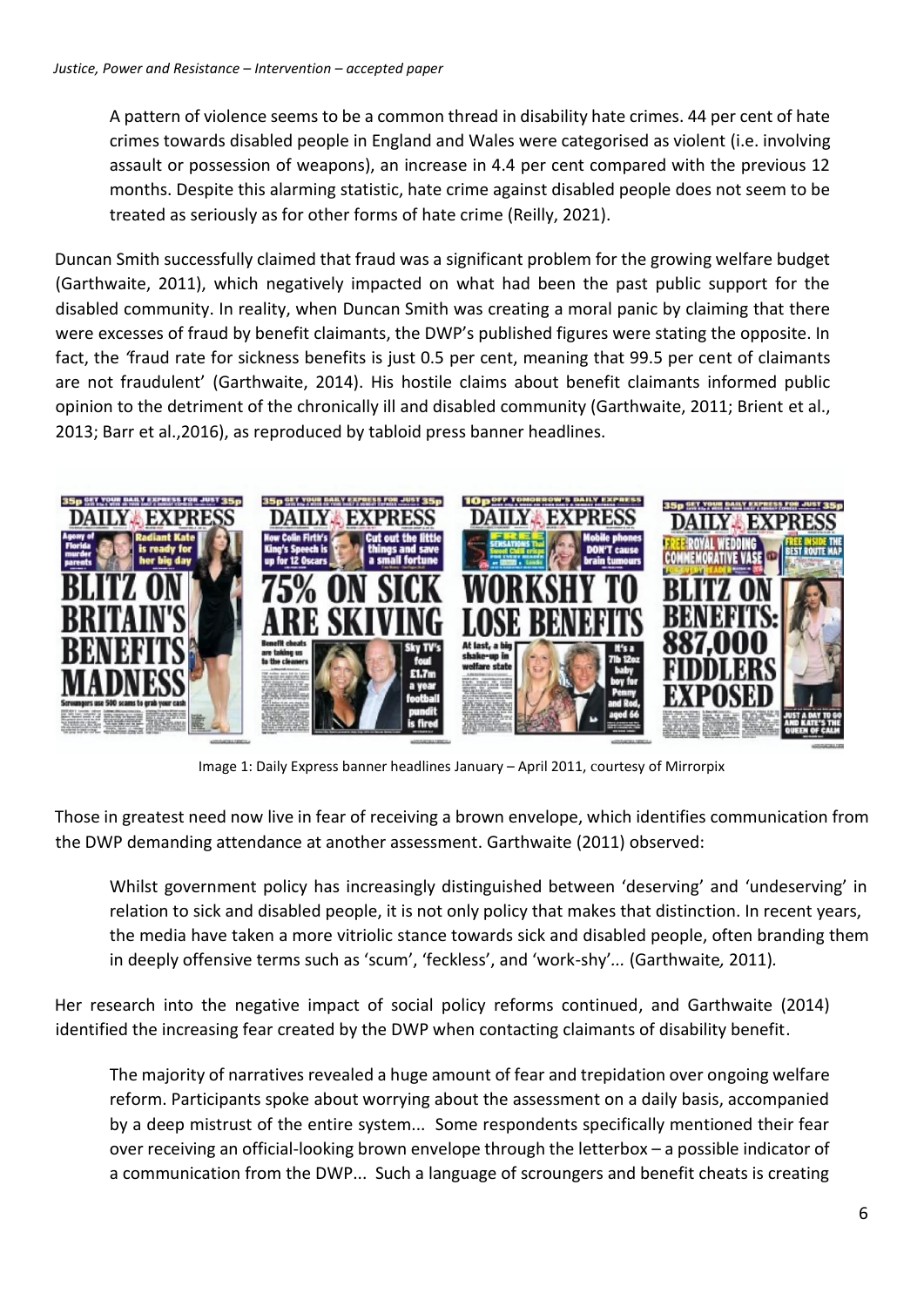a realm of fear for sickness benefit recipients, and neither is it conducive to encouraging potential employers to employ someone who has a history of sickness benefit receipt (Garthwaite, 2014).

Those in greatest need learned to live in fear of the flawed WCA that disregards all clinical history (Stewart 2019, 2020), forces chronically ill people to search for work (Butler, 2015; Hale, 2014), who could be sanctioned with all access to funding removed by increasingly severe social policy conditionality with the added possibility of starving to death (Pring, 2020). This ongoing prevalent intimidation of the chronically ill and disabled community by the DWP is a public health concern, not least because of the relationship between physical and mental health and the fact that deteriorating mental health can accelerate a deterioration in physical health (Doherty and Gaughran, 2014; Hale, 2014; Barr et al*,* 2016; Dwyer et al*,*  2019). Decisions following the WCA often meant that those in greatest need were forced to search for work when very ill, as their clinical needs were disregarded by the DWP. 'Shocking' rises in attempted suicide linked to the ESA benefit assessment were disregarded (Pring, 2017). Few service users have the opportunity to describe their fear and suffering, as identified in a significant survey conducted by Catherine Hale (2014), published by the Centre for Welfare Reform and supported by the mental health charity MIND.

The worst thing, I find, is realising that I am forced into looking for a life that I want but have no chance of having. I seriously feel I may kill myself because being sick, having next to no money, no life, no future, no cure, constant pain and disapproval and rejection defeats me (Hale, 2014).

Whilst the public and academic objections to the use of the WCA have reduced, evidence continues to be exposed as to the public health crisis this flawed assessment has created, as demonstrated in an NHS report that was never published, which identified that almost 50 per cent of ESA benefit claimants had attempted suicide at some point (Pring, 2017). That evidence should have alerted the DWP to immediately abolish the WCA. However, as with all detailed evidence which demonstrates the preventable harm created by the adoption of the WCA, there was no change in political direction or ambition to move one million claimants from disability benefit into employment, regardless of the predictable human consequences (Barr *et al* 2016):

The programme of reassessing people on disability benefits using the Work Capability Assessment was independently associated with an increase in suicides, self-reported mental health problems and anti-depressant prescribing... Our results have important implications for policy. The WCA and reassessment policy was introduced without prior evidence of its potential impact or any plans to evaluate its effects... Given that doctors and other health professionals have professional and statutory duties to protect and promote the health of patients and the public, our evidence that this process is potentially harming the recipients of these assessments raises major ethical issues for those involved... Our study provides evidence of the policy in England of reassessing the eligibility of benefit recipients using the WCA may have unintended but serious consequences for population mental health, and there is a danger that these adverse affects outweigh any benefits that may or may not arise from moving people off disability benefit (Barr et al, 2016).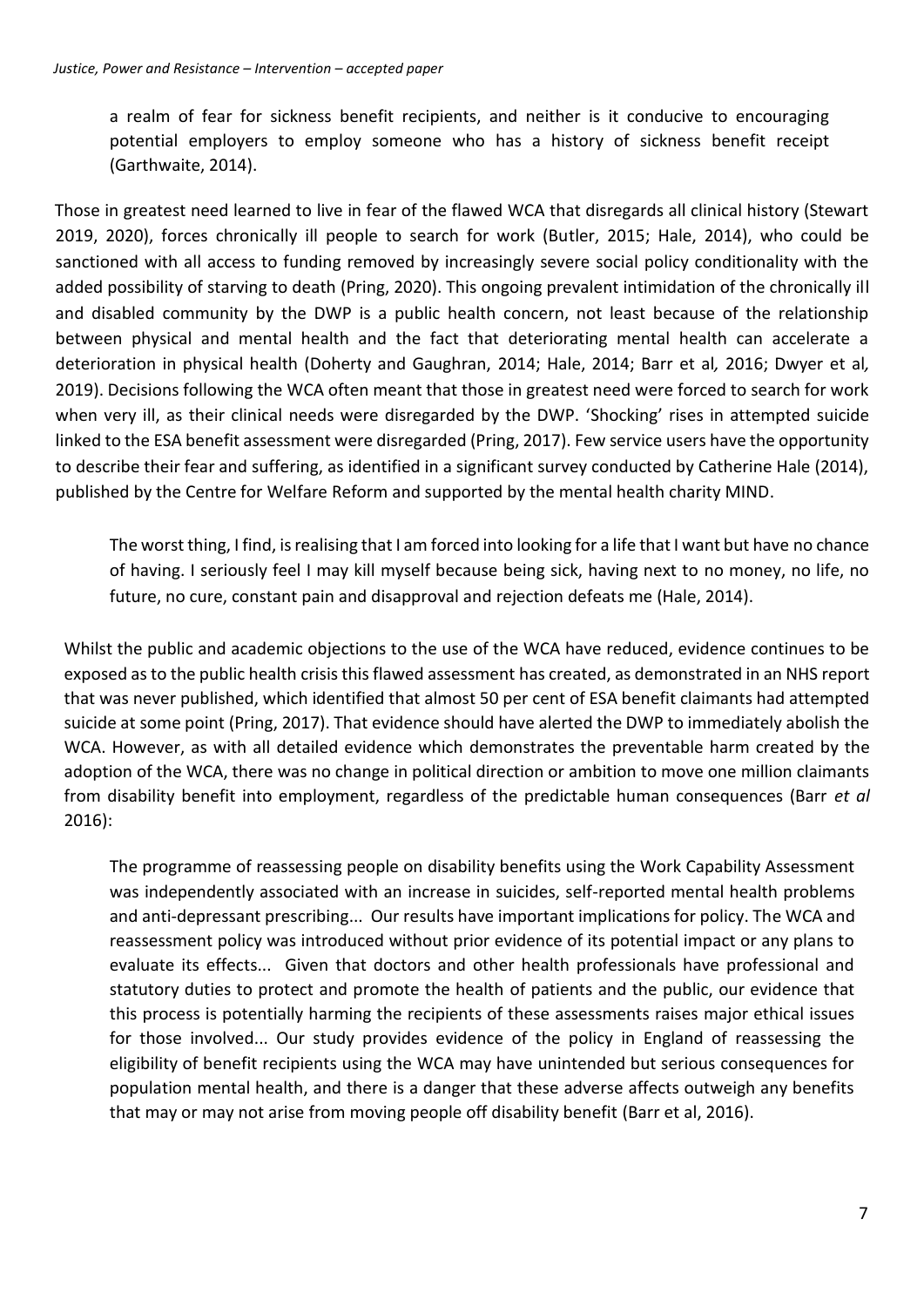### **Conclusion:**

Despite an Early Day Motion (EDM) in 2019 by opposition MPs inviting an inquiry into deaths linked to the WCA (EDM, 2019) no progress has been made, and the DWP still refuse to publish the numbers of deaths of disability benefit claimants after being found 'fit for work' following a WCA, which should be in the public domain. As long as UK social policies are decided using a fiscal priority, whilst disregarding health and wellbeing, the chronically ill and disabled community will continue to live in fear of the DWP who find as many disability benefit claimants as possible 'fit for work', regardless of health, and 'institutional violence' (Redman & Fletcher, 2021) has been successfully adopted when aided by 'dehumanised*'* JobCentre staff, who were driven to sanction as many benefit claimants as possible. Other than neoliberal ideology, there is no justification for the continued use of the fatally flawed WCA, which was adopted by the UK administration demonstrating a total and catastrophic indifference to human need when influenced by corporate America. Many more chronically ill and disabled benefit claimants are destined to be killed by the State when driven to suicide by DWP persecution, or starved to death following a sanction, and many more will be killed by the State until someone is held to account for this identified ongoing UK government induced public health crisis.

# **Acknowledgements:**

I am very grateful to Frances Leckie and Graham Vanbergen for their helpful comments on an earlier draft of this paper.

### **Funding:**

The author received no financial support from any funding agency in the public, commercial, or not-for-profit sectors.

#### **Declaration of interests:**

None

# **Tables:**

Table 1: DWP Mortality Statistics, ESA claimants. December 2011 – February 2014 Reproduced from DWP evidence, published August 2015. Table created by Mo Stewart

#### **Images:**

Image 1: Reproduction of 4 Daily Express front pages 2011, courtesy of Mirrorpix

#### **References:**

AAJ (2008): *The ten worst insurance companies in America.* 

The American Association for Justice (accessed 20<sup>th</sup> April, 2022) <https://www.decof.com/documents/the-ten-worst-insurance-companies.pdf>

Aylward, M. and LoCascio, J. (1995): Problems in the assessment of psychosomatic conditions in Social Security and related commercial schemes. *Journal of Psychosomatic Research* vol 39, no 6, pp 755-65 DOI: [10.1016/0022-3999\(95\)00037-j](https://doi.org/10.1016/0022-3999(95)00037-j)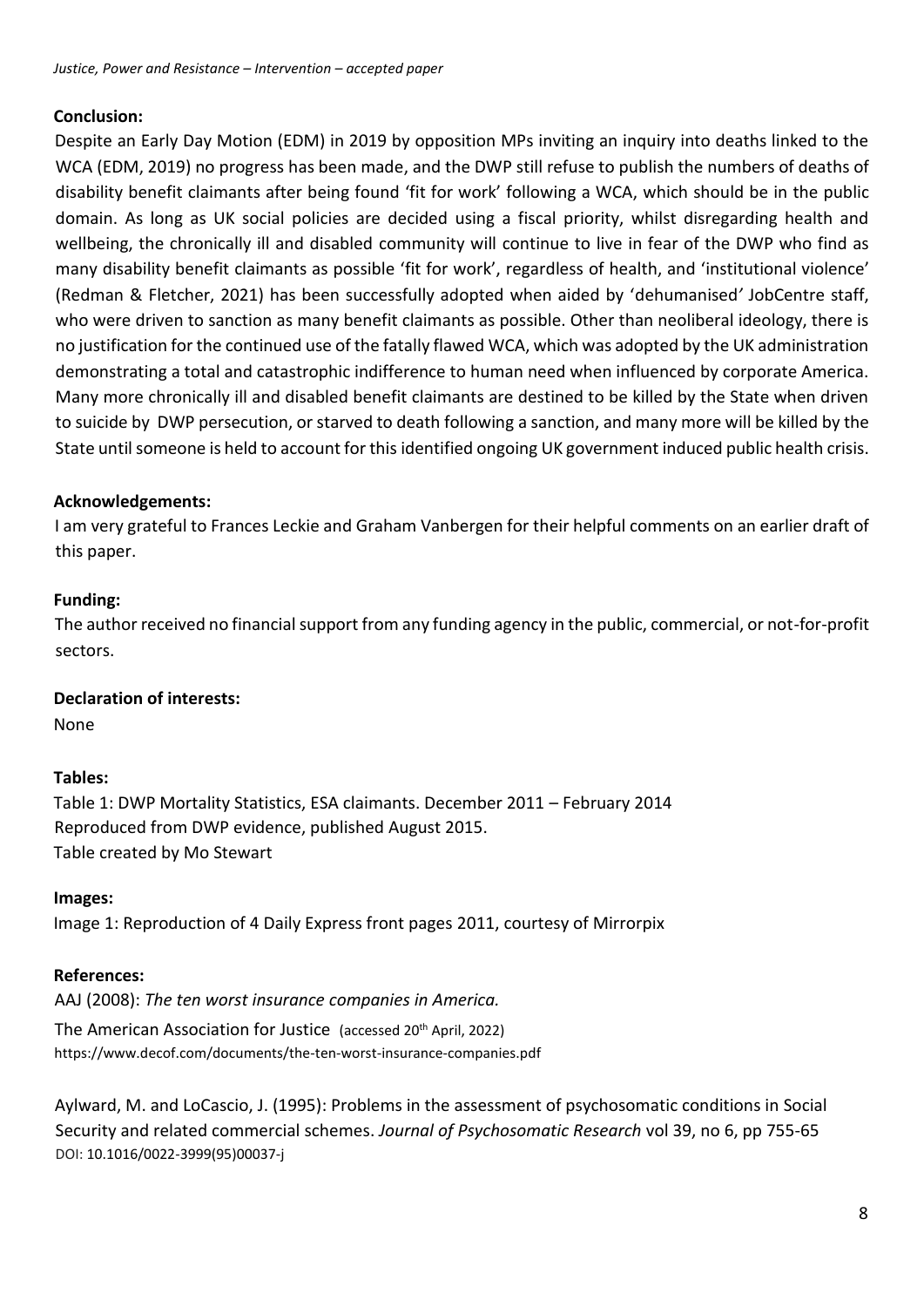Banks, B., Blundell, R. and Emerson, C. (2015): The changing characteristics of UK disability benefit recipients. *Institute for Fiscal Studies: Observation*, May 2015.

Barr, B., Taylor-Robinson, D., Stuckler, D., Loopstra, R., Reeves, A. and Whitehead, M. (2016): 'First, do no harm': are disability assessments associated with adverse trends in mental health? A longitudinal ecological study. *Journal of Epidemiology & Community Health,* vol 70, no 4, pp. 339-345 DOI:10.1136/jech-2015-206209

BBC News (2015): More than 2,300 died after fit for work assessment – DWP figures BBC News*,* 27th August

Boardman, J. (2020): Dismantling the social safety net: social security reforms, disability and mental health conditions. *British Journal of Psychiatry Bulletin* (2020) online 44, 208-212. DOI: 10.1192/bjb.2020.79

Butler, P (2015): Thousands have died after being found fit for work, DWP figures show *The Guardian*, 27 August

Cabinet (1982): Longer-Term Options: memorandum by the Central Policy Review Staff The National Archives, CAB 129/215/6

Cover (2004): UnumProvident teams up with Cardiff University Cover magazine, June.

Cummins, I. (2018): The impact of Austerity on Mental Health Service Provisions: A UK Perspective *International Journal of Environmental Research and Public Health 2018,* vol. 15, no 6, 1145 DOI: 10.3390/ijerph15061145

Daguerre, A. (2004): Importing Workfare: Policy Transfer of Social and Labour Market Policies from the USA to Britain under New Labour*. Journal of Social Policy & Administration* 38(1): 41-56 DOI: [10.1111/j.1467-9515.2004.00375.x](http://dx.doi.org/10.1111/j.1467-9515.2004.00375.x)

Daguerre, A. and Taylor-Gooby, P. (2004): Neglecting Europe: explaining the predominance of American ideas in New Labour's Welfare Policies since 1997. *Journal of European Social Policy, Vol. 14 No. 1, pp. 25-39* DOI: [https://doi.org/10.1177/0958928704039786](https://doi.org/10.1177%2F0958928704039786)

Demissie, S. (2012): Files from 1982 – Renewing the Values of Society The National Archives blog, December 2012

Doherty, A.M. and Gaughran, F. (2014): The interface of physical and mental health. *Social Psychiatry and Psychiatric Epidemiology, Vol. 49 No. 5, pp. 673-82.*  DOI: https://doi.org/10.1007/s00127-014-0847-7

Duffy, S. (2014): Counting the cuts: what the Government doesn't want you to know. *The Centre for Welfare Reform, UK*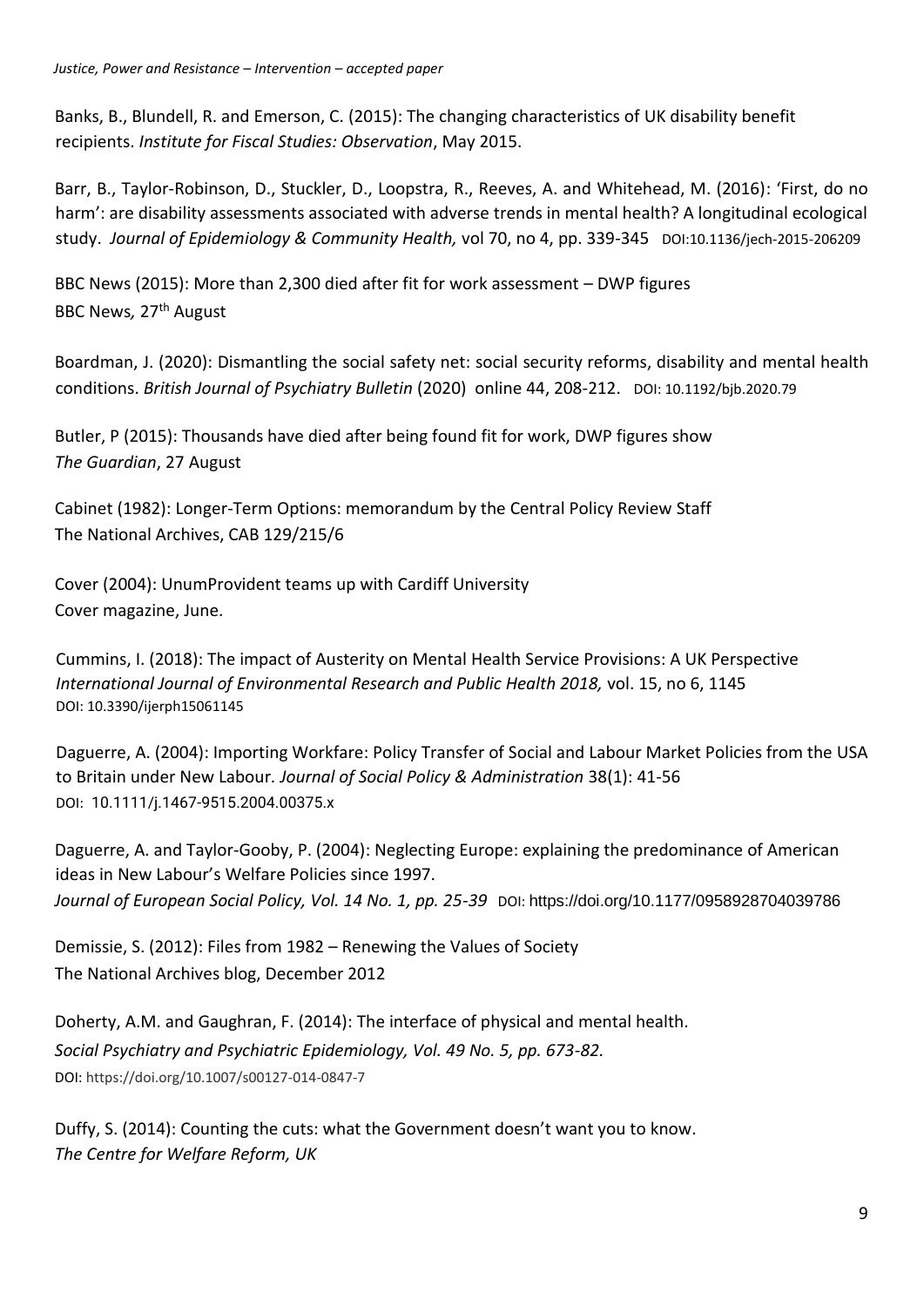Duncan Smith, I. (2012): Reforming welfare, transforming lives. A public policy lecture. [https://www.gov.uk/government/speeches/reforming-welfare-transforming-lives \(](https://www.gov.uk/government/speeches/reforming-welfare-transforming-lives)accessed 12th Feb 2022)

DWP (2015): DWP mortality statistics: Employment and Support Allowance, Incapacity Benefit or Severe Disablement Allowance. Government publishing service, 2015.

Dwyer, P., Scullion. L., Jones, K., McNeill, J., Alasdair, B., Stewart, R. (2019): Work, welfare, and wellbeing: The impacts of welfare conditionality on people with mental health impairments in the UK. *Social & Policy Administration* vol 54, no 2, pp. 311-326 DOI: 10.1111/spol.12560

Dwyer P (2018): Punitive and Ineffective: benefit sanctions within social security. *Journal of Social Security Law* 25(3): 142-157 ISSN 1354-7747

EDM (2019): Inquiry into deaths linked to work capability assessments Early Day Motion 2329, 25<sup>th</sup> April

Garthwaite, K. (2011): 'The language of shirkers and scroungers?' Talking about illness, disability and coalition welfare reform. *Disability & Society,* Vol. 26 No. 3, pp. 369-72 DOI[: https://doi.org/10.1080/09687599.2011.560420](https://doi.org/10.1080/09687599.2011.560420)

Garthwaite, K. (2014): Fear of the brown envelope: exploring welfare reform with long- term sickness benefit recipients. *Social and Policy Administration,* Vol. 48 (7). pp. 782-798 DOI: <https://doi.org/10.1111/spol.12049>

Gentleman, A. (2011): Fit-to-work tests a 'flawed process', MPs say *The Guardian,* 26th July

Groves, J. (2015): We can get one million claimants off disability benefit and into work, says Iain Duncan Smith. *Mail* online, 24<sup>th</sup> August

Hale C (2014): Fulfilling Potential[?](https://www.centreforwelfarereform.org/uploads/attachment/428/fulfilling-potential.pdf) [ESA and the Fate of the Work-Related Activity Group.](https://www.centreforwelfarereform.org/uploads/attachment/428/fulfilling-potential.pdf)  *The Centre for Welfare Reform, UK* 

Langbein, J. H. (2007): Trust Law as Regulatory Law: The Unum/Provident Scandal and Judicial Review of Benefit Denials under ERISA. *Northwestern University Law Review 2007 Vol 101, No 3, p. 1315 - 1342* http://hdl.handle.net/20.500.13051/4367 (accessed 12th Feb 2022)

Lewis, E. R. (2016): Corporate Welfare Crime: Two Case Studies in State-Corporate Harm. MA Thesis, University of Liverpool (accessed 20<sup>th</sup> April, 2022) https://www.researchgate.net/publication/311683866 Corporate Welfare Crime Two Case Studies in State-Corporate\_Harm

Little, A. (2011): Sick Benefits: 75% are faking. *The Express*, 27th July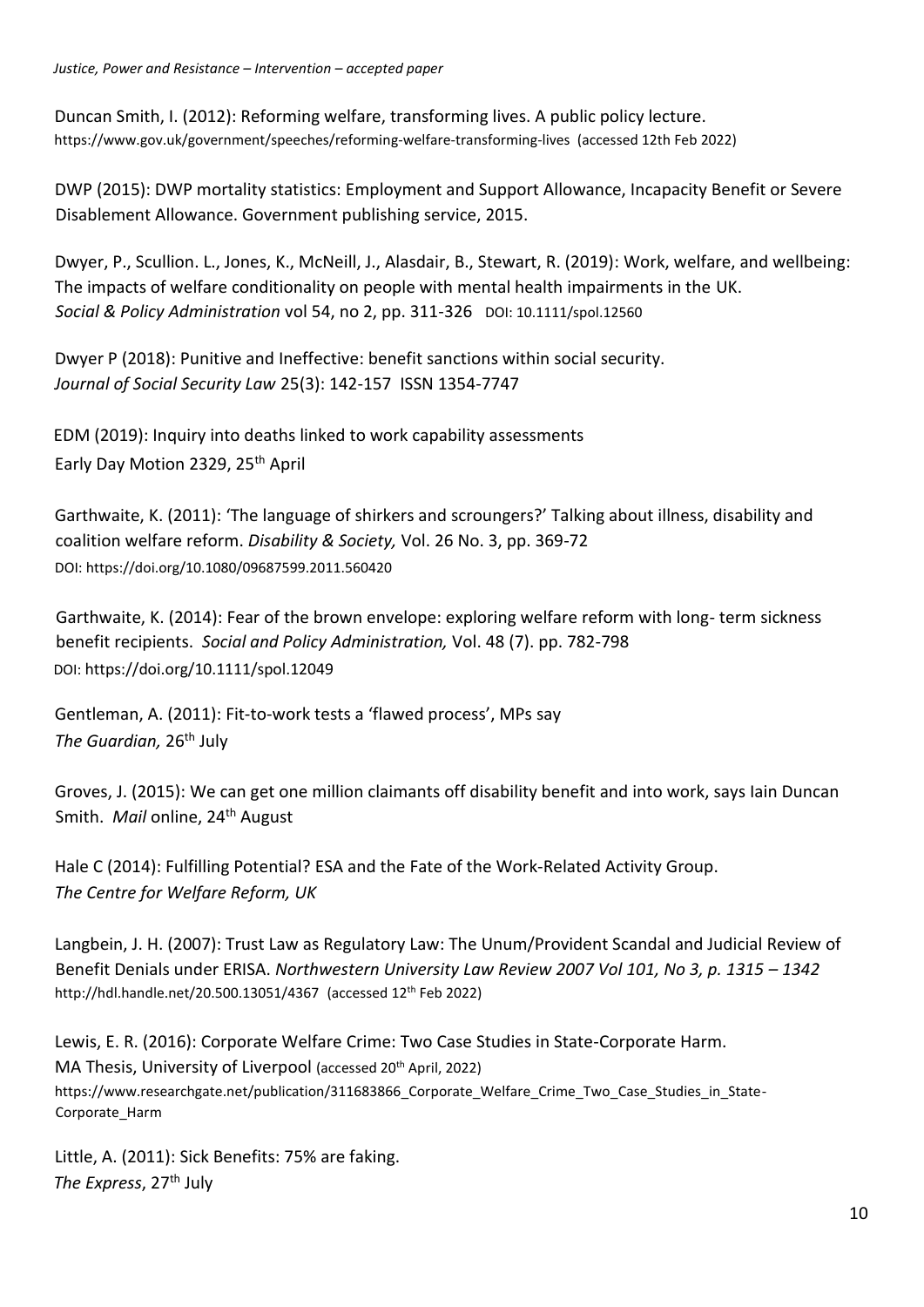McKee, M., Karanikolos, M., Belcher, P., and Stuckler, D. (2012): Austerity: a failed experiment on the people. *Clinical Medicine* Vol 12, No 4, pp. 346-350 DOI: 10.7861/clinmedicine.12-4-346

Mehta, J., Taggart, D., Clifford, E. and Speed, E. (2018): Where Your Mental Health Disappears Overnight: Disabled People's Experiences of the Employment and Support Allowance Work Related Activity Group. Inclusion London and the University of Essex, London.

Monbiot, G. (2016): Neoliberalism – the ideology at the root of all our problems. *The Guardian*, 15 April

Nabhan, M., Elraiyah, R., Brown, D.R. *et al* (2012): What is preventable harm in healthcare? A systematic review of definitions. *BMC Health Serv Res 12, 128 (2012)*

Patrick, R. (2012): 'All in it together?' Disabled people, the coalition and welfare to work *Journal of Poverty and Social Justice, Vol. 20 No. 3, pp. 307-22.*  DOI: https://doi.org/10.1332/175982712X657136

Pring, J. (2020): The death of Errol Graham: Man starved to death after DWP wrongly stopped his benefits. *Disability News Service,* 23rd January.

Pring, J. (2020b): DWP ignored coroner's calls to take action to save claimants from suicide. *Disability News Service,* 16th July

Pring, J. (2019): Caxton House cover-up: DWP hid benefit deaths from WCA review team. *Disability News Service*, 9th May

Pring, J (2017): **'**Staggering' ESA suicide figures prompt calls for inquiry and prosecution of ministers. *Disability News Service,* 14th December

Pring, J (2015): New evidence suggests DWP covered up coroner's WCA warning. *Disability News Service*, 18th December

Pring, J (2015b): Fresh evidence that 'benefit scrounger rhetoric' is causing hate crime *Disability News Service,* 24th July

Ravetz, A. (2006): Green Paper: A New Deal for Welfare: empowering people to work. An independent assessment of the arguments for the proposed Incapacity Benefit reform. The Disability Archive, University of Leeds.

Redman, J. & Fletcher, D.R (2021): Violent Bureaucracy: A critical analysis of the British public employment service. *Critical Social Policy 2022, Vol. 42(2): 306-326* DOI: 10.1177/02610183211001766